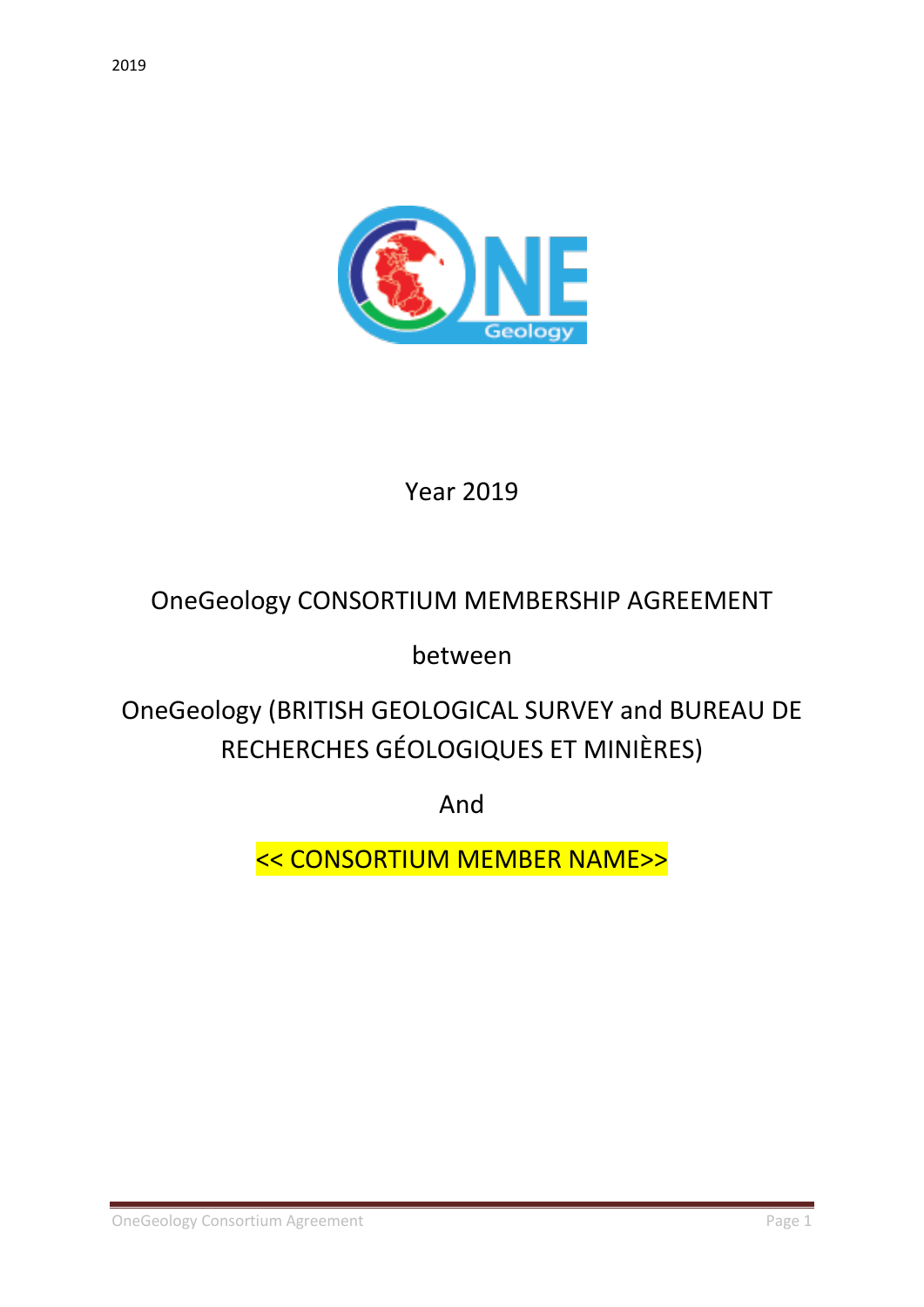# **Contents**

- 1. PREAMBLE
- 2. BACKGROUND
- 3. MEMBERSHIP
- 4. GOVERNANCE
- 5. RESPONSIBILITY AND POWERS OF THE CONSORTIUM AND ITS BOARD
- 6. LIABILITY
- 7. INTELLECTUAL PROPERTY RIGHTS
- 8. TERM AND TERMINATION
- 9. FORCE MAJEURE
- 10. ENTIRE AGREEMENT
- 11. ASSIGNMENT
- 12 SEVERANCE
- 13. NO PARTNERSHIP OR AGENCY
- 14. THIRD PARTY RIGHTS
- 15. LANGUAGE
- 16. DISPUTE RESOLUTION
- Annex 1: SCHEDULE ONE. MEMBERSHIP FEES
- Annex 2: Administration and Board and group Terms of Reference
- Annex 3: DEFINITION OF SEVEN ONEGEOLOGY REGIONS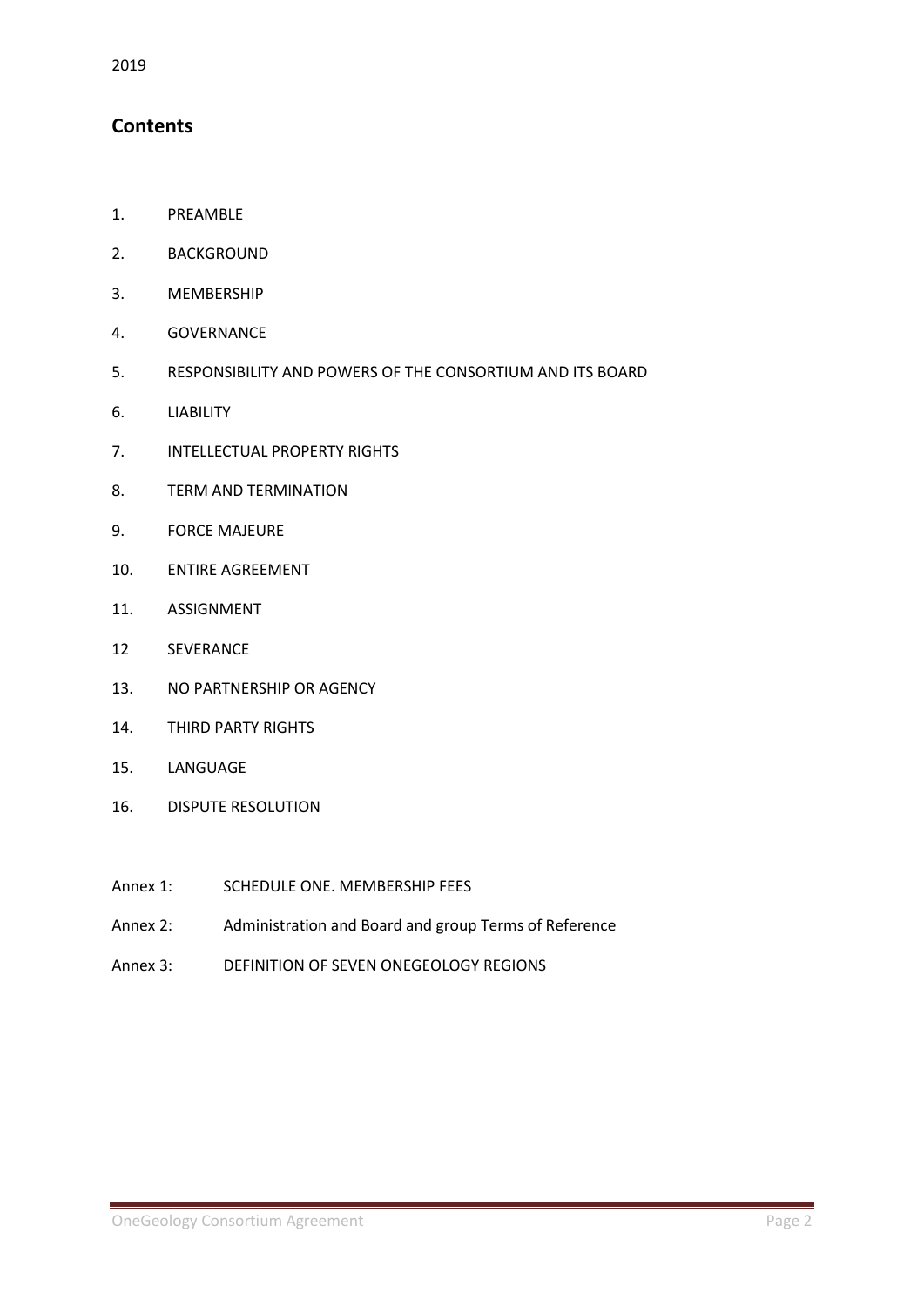#### **PARTIES**

(1) BRITISH GEOLOGICAL SURVEY ("BGS") a component institute of the NATURAL ENVIRONMENT RESEARCH COUNCIL ("NERC"), of Environmental Science Centre, Nicker Hill Keyworth, Nottingham, NG12 5GG, UK,

and

BUREAU DE RECHERCHES GÉOLOGIQUES ET MINIÈRES whose administrative office is at 3 avenue Claude-Guillemin, Orléans-la-Source, à Orléans, France ("BRGM").

*(BGS and BRGM are the 'Lead Parties')*

; and

(2) << name and address of Member>> ("Member")

#### **TYPE OF MEMBERSHIP**

- / / GEOLOGICAL SURVEY ORGANISATION
- // ACADEMIC OR TEACHING (other than geological survey)
- / / GOVERNMENT BODY OR AGENCY (other than geological survey)
- / / INTERNATIONAL BODY OR AGENCY
- / / COMMERCIAL COMPANY
- // NOT-FOR-PROFIT COMPANY

Details of membership types are available at Schedule One. Please tick as appropriate.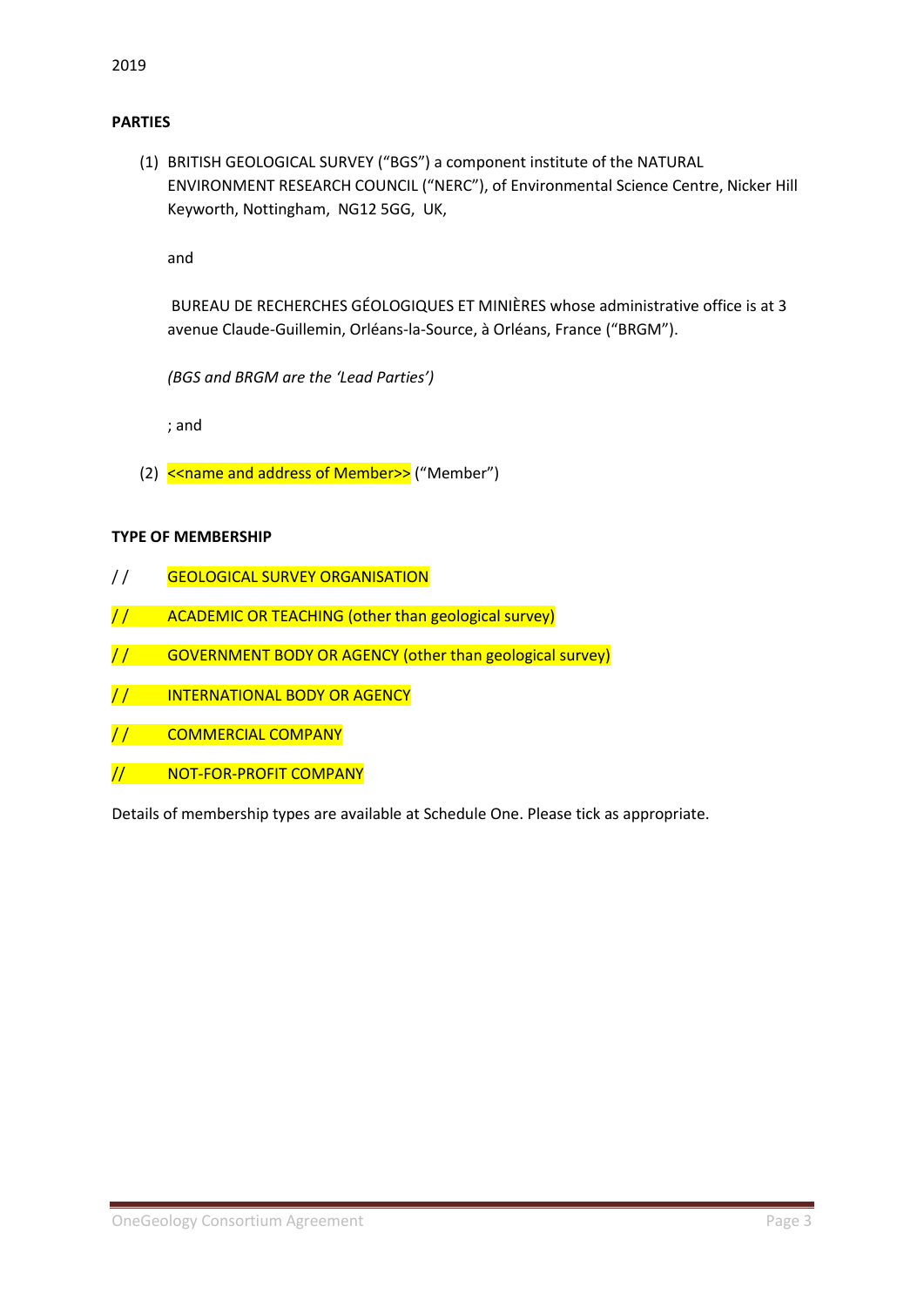#### **1 PREAMBLE**

OneGeology is a global initiative which is initially improving the accessibility of a fundamental geoscience dataset - geological map data and now expanding to encompass all digital geoscience data including 3-dimensional datasets. It is improving the discovery, access, and interoperability of that data and last, but not least, accelerating the transfer and exchange of know-how and experience to achieve these things through state-of-the-art digital technologies including Web services. Since its inception in 2006 OneGeology has evolved considerably. One hundred thirty eight (138) organisations from 117 nations are now participating, serving more than 250 datasets to a dynamic Web map portal. The number of datasets is increasing steadily in extent, resolution and theme. OneGeology's websites are used by researchers, government, teachers, industry, and the public.

OneGeology is the major initiative of the geological surveys across the world, national and state/provincial/territorial. It is a flagship project of the International Union of Geological Sciences. It is actively supported by UNESCO and the Commission for the Geological Map of the World. It is regarded as an exemplar project in the domain of science and spatial data infrastructures by the International Council for Scientific Unions (ICSU), by the Global Earth Observation initiative (GEO), by the European Commission, and by the Open Geospatial Consortium.

Since 2007 the Lead Parties have provided the leadership, secretariat services and technical maintenance of OneGeology and its services. They have undertaken to continue to do so, but now seek the financial support of others who participate in and benefit from OneGeology: through subscription from its Members and other contributions from the geological survey community, the OneGeology Consortium seeks to improve One Geology's present coordination, governance and financial position.

The **Objectives** for which the Consortium is established are those of OneGeology; they are:

- To be the provider of geoscience data globally;
- To ensure an exchange know-how and skills so all can participate;
- Use of the global profile of OneGeology to increase awareness of the geosciences and their relevance.

By joining and becoming a Member of this Consortium, organisations will ensure the sustainability of OneGeology. Members will be helping to realise its full potential and play an integral part in its further development as the global platform to improve access to fundamental geoscience data, to the exchange of knowledge and skills to deliver that data, and to improve the interoperability of scientific data for the benefit of the users of geological knowledge across the world. Membership will ensure that the data and services delivered by national and state/provincial/territorial surveys are available on a high profile global platform. It will give Members personnel access to the expertise and experience of international geoscientists and informatics experts. It will leverage Members organisations' research, survey and service contribution through its global presence, and its track record in spawning projects supported by regional and national funding agencies.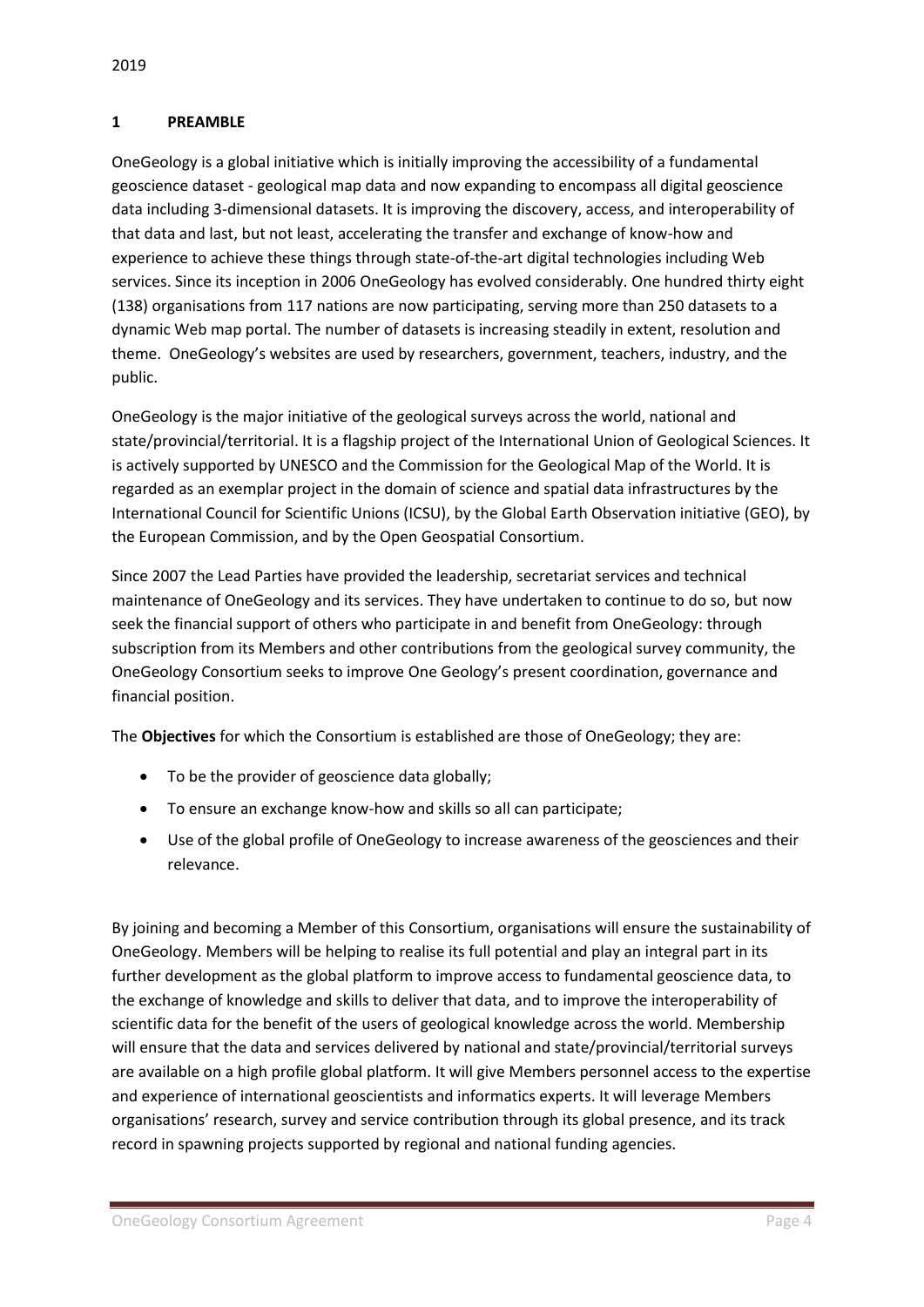#### **2 BACKGROUND**

A Strategic Steering Committee of OneGeology (previously known as the Steering Group or Board) representing the geological surveys of the world provides the governance of OneGeology. The Steering Committee and the Lead Parties thus wish to make available to subscribing Members (hereinafter referred to as Principal or Associate Members) on a membership basis, Membership of a OneGeology Consortium.

This Consortium Membership Agreement sets out the terms, rights, and fees associated with membership (described in Annex 1) and also describes the governance of the Consortium; it encourages Members who wish to join the Consortium, further the Objectives of OneGeology and to provide access to data and expertise. At the same time it supports the Strategic Steering Committee and the Lead Parties which have agreed to contribute to, govern, and coordinate OneGeology - all actions which are subject to the terms and conditions of this Agreement.

## **3. MEMBERSHIP**

Membership in OneGeology conveys many benefits: membership and active participation means a Member organisation has access to the world's leading digital data management technology and resources. Members will help drive the direction of geoscience cyber infrastructure to clearly define the problems, establish the solution criteria, and set priorities. Membership helps Members adopt and comply with emerging technical designs and standards. Membership also provides opportunities to interact and work directly with the leading organisations and individuals in the digital geoscience data world.

Membership in OneGeology is conveyed to signatories of the OneGeology Accords adopted in 2007 in Brighton, United Kingdom. **Members** have all rights and responsibilities described in the current document, but may not send representatives to the Strategic Steering Committee, or the Operational Group or any other decision making sub-committee of the Steering Committee that may be deemed useful from time to time to be established, unless they are Principal or Associate Members and pay the appropriate annual fees. Membership in OneGeology is non-lapsing but resignation is effective with 30 days of written notice to the administration.

Members who pay the membership fees described in Annex 1: Schedule One Membership Fees become **Principal Members**. In addition to the rights provided to all Members, Principal Members vote on governance and financial issues and may access a number of free or reduced cost registrations to OneGeology conferences and meetings, as determined by the Operational Group.

Non-profit, academic, or government organizations that support the objectives of OneGeology may become **Associate Members**. Associate members may provide data but are not mandated to do so. Associate Members will be eligible to receive all OneGeology correspondence and participate in OneGeology activities within the limits of the OneGeology Brighton Accord (see Annex 4) including sending a representative to the Operational Group. The fees for Associate Membership are described in Annex 1.

Commercial entities are very welcome and may become **Corporate Members**, eligible to receive all OneGeology correspondence and participate in OneGeology activities within the limits of the OneGeology Accord and terms of reference for operation. The fees for Corporate Membership are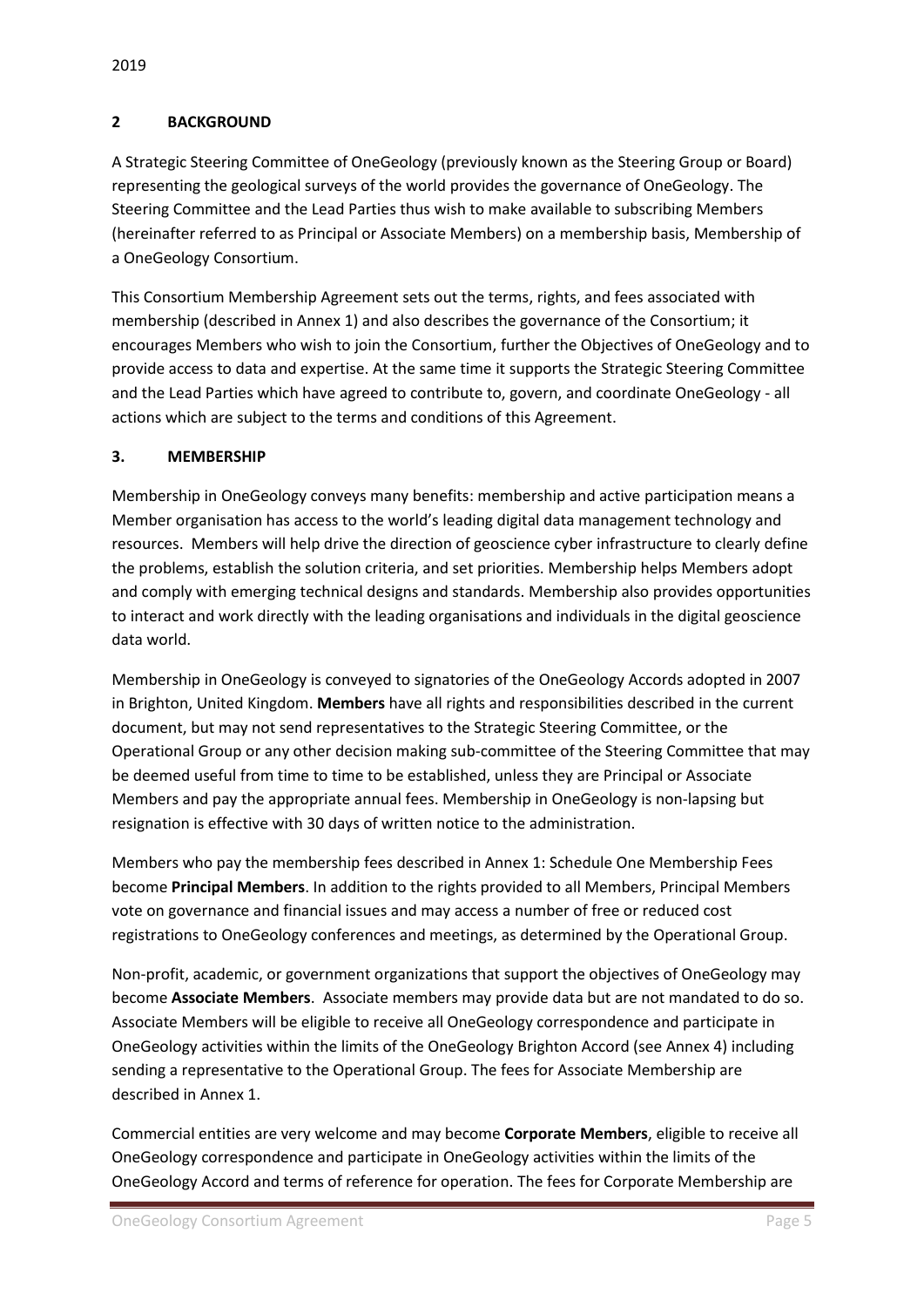not fixed and need to be agreed with the Operational Group. Corporate Members are eligible to send up to four representatives to attend the Technical Implementation Group meetings of the OneGeology consortium.

## **4 GOVERNANCE**

OneGeology is not a legal entity: it is a non-corporate body supported through the trust of its Members and, in particular, the Lead Parties. It will be governed by the OneGeology Strategic Steering Committee and the OneGeology Operational Group and supported by the permanent administration provided by the Lead Parties. The Strategic Steering Committee will comprise all the Principal Member National Geological Survey Heads or equivalent (previously referred to as 'Board Members') representing geological survey organisations (both national and where appropriate state/provincial/territorial) from each of seven regions - Africa, Asia, Eurasia, Europe, North America, Oceania, South America (the definition of the seven regions is given in Annex 3). In recognition of the substantial logistical and financial support provided in the past and continuing to be provided to OneGeology by the Lead Parties, an additional two Strategic Steering Committee members will be nominated from and by the Lead Parties. The Strategic Steering Group Committee Members will appoint a chair person from within their number and agree on the term and protocols which apply to the office of chair person. The Committee will develop a terms of reference with assistance from the administration. The Committee will determine their operational and meeting procedures but it is expected that it will meet face-to-face once every two years. Every Committee Member has one vote at a Committee meeting and may call a Committee meeting or any other person as authorised by the Committee ToR (or virtual meeting) at any time, subject to fourteen (14) day notice. A quorum will be a minimum of majority of Committee Members, dependent on their number<sup>1</sup>. The chair person will hold a casting vote should a simple majority not be reached.

The Operational Group will be made up of nominated representatives of all Principal and Associate Members that wish to attend and contribute. The Group will meet quarterly and be the decision making body for all operational issues for implementing the OneGeology strategy as defined by the Strategic Steering Committee. It will cover all operational issues for the OneGeology programme including financial and technical decisions and will be supported by the OneGeology administration as well as any operational working groups and sub-committees such as the Technical Implementation Group or a Science User Group. The Operational Group will be chaired by one of the Lead parties.

**.**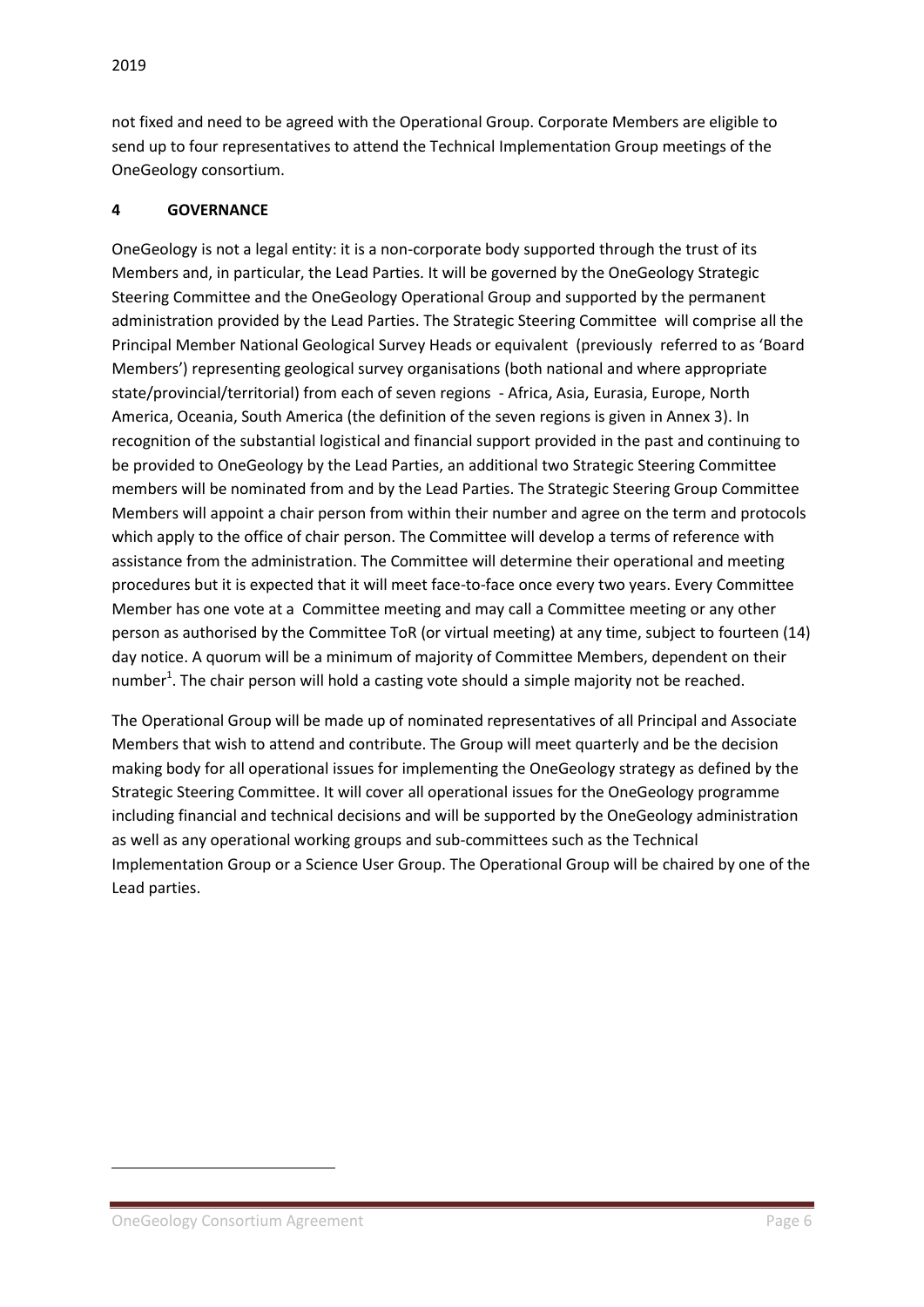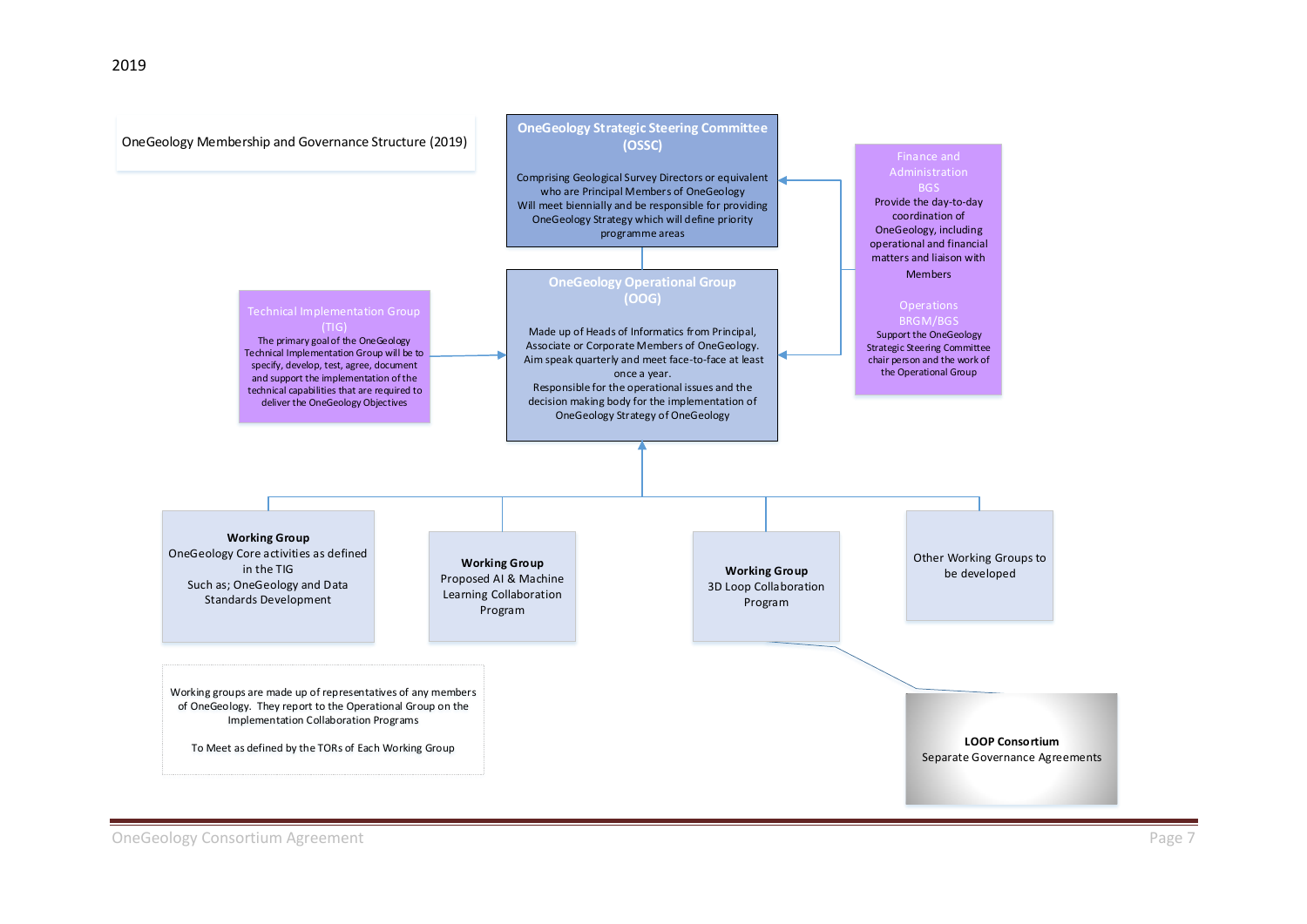## 2019

# **5 RESPONSIBILITY AND POWERS OF THE CONSORTIUM, THE STRATEGIC STEERING COMMITTEE AND OPERATIONAL GROUP, AND MANAGING STAFF**

The Consortium, together with its Strategic Steering Committee and Operational Group and management staff, have the responsibility to further the Objectives of OneGeology. The Consortium has the power to do anything within the law that may promote or may help to promote any or all of the Objectives, but nothing outside the Objectives.

Income from membership fees and other sources will be used to supplement the administrative services and technical coordination functions (roles summarised in Annex 2) supported at a core level by the Lead Parties. The Operational Group may also choose to employ such staff as are necessary for carrying out the work of the Consortium, in particular ensuring the effective and efficient executive leadership of OneGeology . The Operational Group will establish the roles needed and select the personnel and their terms of employment. The costs of supplementing core services and functions and/or employing such personnel will not exceed the resources made available to the Operational Group through this Consortium Agreement.

Financial and accounting arrangements of the Consortium will be transparent to all Members and be audited annually by qualified individuals selected by the Operational Group.

# **6 LIABILITY**

Each Member providing data via OneGeology services is responsible for ensuring that data are eligible for access on a global scale and they have sought the necessary permissions to allow such use. Where Members wish to provide more than a "view" service, they should provide terms of use with their data.

The financial liability of each Member of the Consortium is limited to their annual membership fee.

Nothing in this section conveys that the parties to this Agreement are joint and severally liable.

The limits of liability do not apply in the event of death or injury or the gross negligence of any of the parties to this Consortium Agreement.

# **7 INTELLECTUAL PROPERTY RIGHTS**

Data distributed as part of OneGeology will remain in the ownership of the originating geological survey or organisation. Each Member will only provide through OneGeology data that it has the full authority to provide. Each Member is aware and accepts that data provided will be made accessible on the Internet.

Any data or information generated by any of the parties to this Agreement shall and will remain in the ownership of that party.

# **8 TERM AND TERMINATION**

This Agreement shall commence on January 1st of each calendar year and shall continue, unless otherwise agreed, for a period of five (5) years after first signing. At the end of the first year, membership will move to an automatic annual membership and renewal fees for each year will be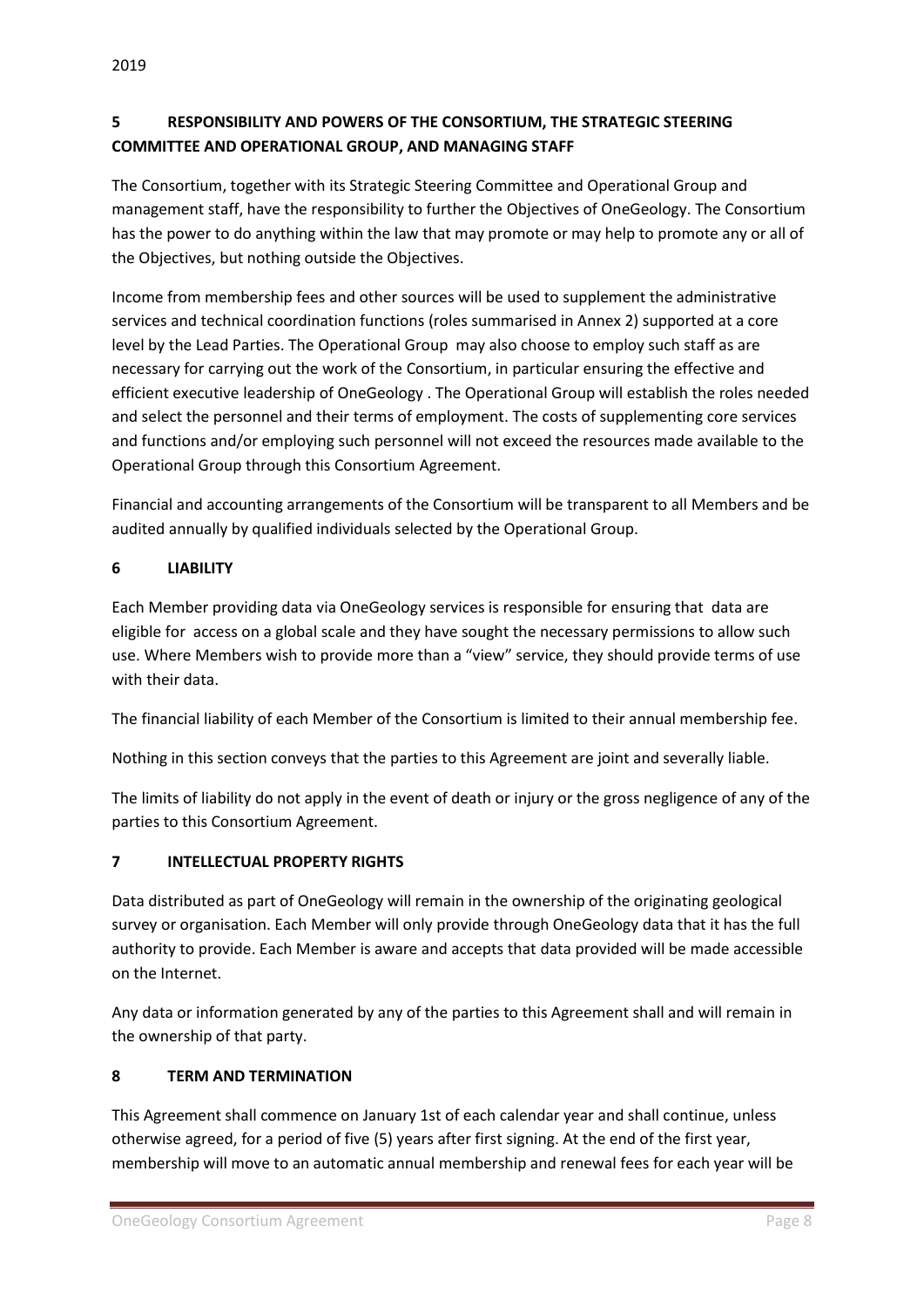notified to members prior to the start of each new year. Each party must notify the other party of intention to terminate, in writing, at least 60 days before the end of the membership year.

In the event a breach of a party's obligations under this Agreement is identified, the Operational Group shall give the defaulting party 30 calendar days notice to remedy the breach. If such a breach is substantial and is not remedied within that period or is not capable of remedy, the Operational Group will have the option to terminate the defaulting party's participation. Any unused fees paid by the defaulting party will not be reimbursed.

Clauses 2, 3, 4, 5, 6, 7, 8, 9, 10, 11 and 12 will survive the termination by a Lead Party or Member of Agreement for any reason and will continue indefinitely.

## **9 FORCE MAJEURE**

The Lead Parties shall have no liability to the other Members under this Agreement if they are prevented from or delayed in performing their obligations under this Agreement, or from carrying on its business, by acts, events, omissions or accidents beyond their reasonable control.

## **10 ENTIRE AGREEMENT**

This Agreement, and any documents annexed and/or referred to in it, constitute the whole agreement between the parties and supersede any previous arrangement, understanding or agreement between them relating to the subject matter they cover.

#### **11 ASSIGNMENT**

Members shall not, without the prior written consent of the Operational Group assign, transfer, charge, sub-contract or deal in any other manner with all or any of its rights or obligations under this Agreement.

#### **12 SEVERANCE**

Should any provision of this Agreement become invalid, illegal or unenforceable, it shall not affect the validity of the remaining provisions of this Agreement. In such a case, the Members concerned shall be entitled to request that a valid and practicable provision be negotiated which fulfils the purpose of the original provision.

#### **13 NO PARTNERSHIP OR AGENCY**

Nothing in this Agreement is intended to or shall operate to create a partnership between the parties, or authorise either party to act as agent for the other, and neither party shall have the authority to act in the name or on behalf of or otherwise to bind the other in any way.

#### **14 THIRD PARTY RIGHTS**

This Agreement does not confer any rights on any person or party (other than the parties to this Agreement and, where applicable, their successors and permitted assigns).

#### **15 LANGUAGE**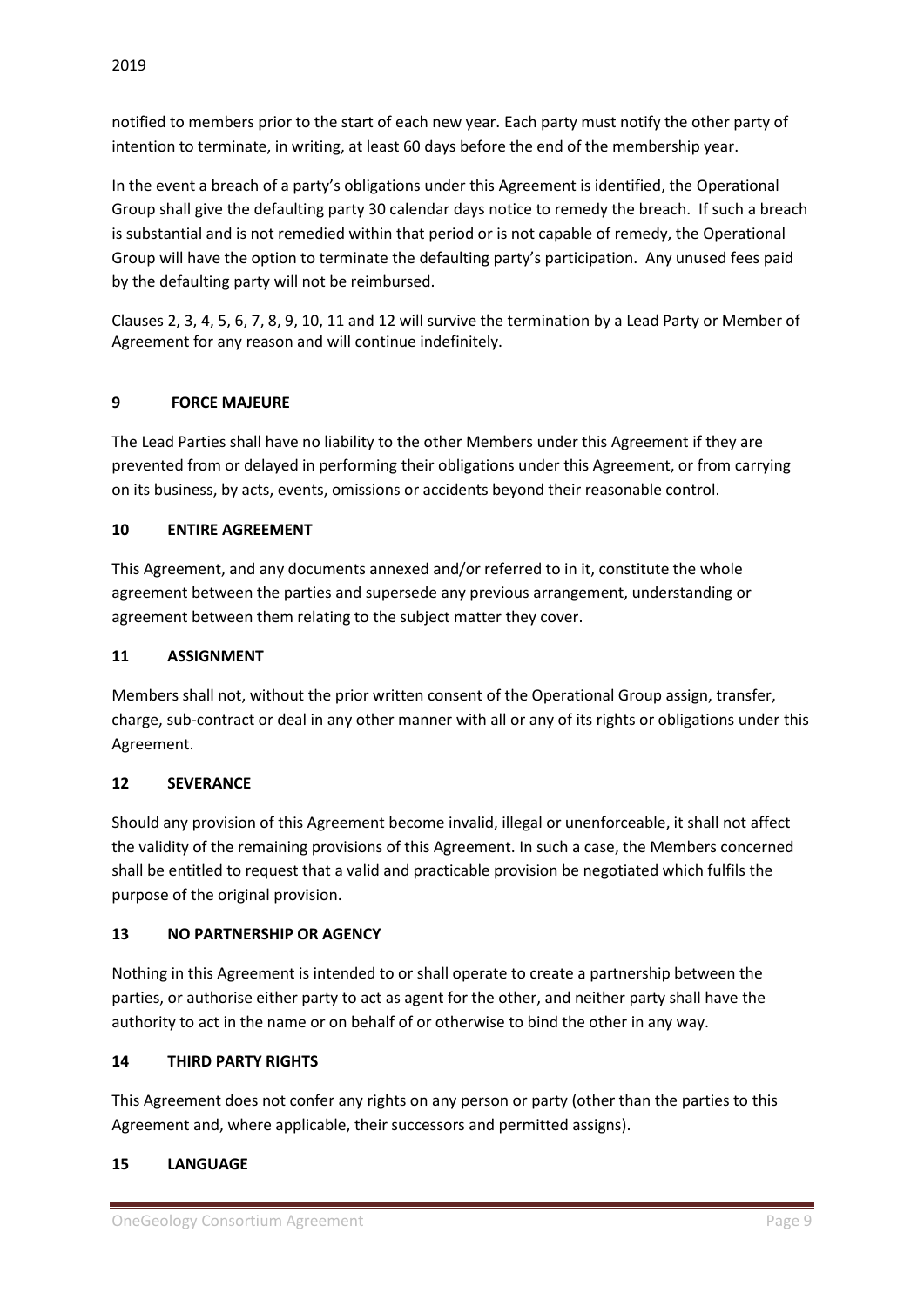This Agreement is drawn up in English, French\* and Spanish\* languages. In the event of disputes regarding interpretation, both versions shall be deemed authentic. English language shall govern all other documents, notices, meetings, arbitral proceedings and processes relative thereto.

## **16 DISPUTE RESOLUTION**

In the event of a disagreement about the interpretation or performance of the Agreement, the Members shall endeavour to settle their dispute out-of-court through the Operational Group.

If the Members concerned have not reached a settlement of such dispute, the dispute should be the subject to the jurisdiction of the appropriate national court of the Member who would be defending the legal matter.

**This agreement is valid from the date upon which it is signed**

**Signed ……………………………………………………………………………**

**Name …………………………………………………………………………….**

**Position ………………………………………………………………………….**

**\*Available on request**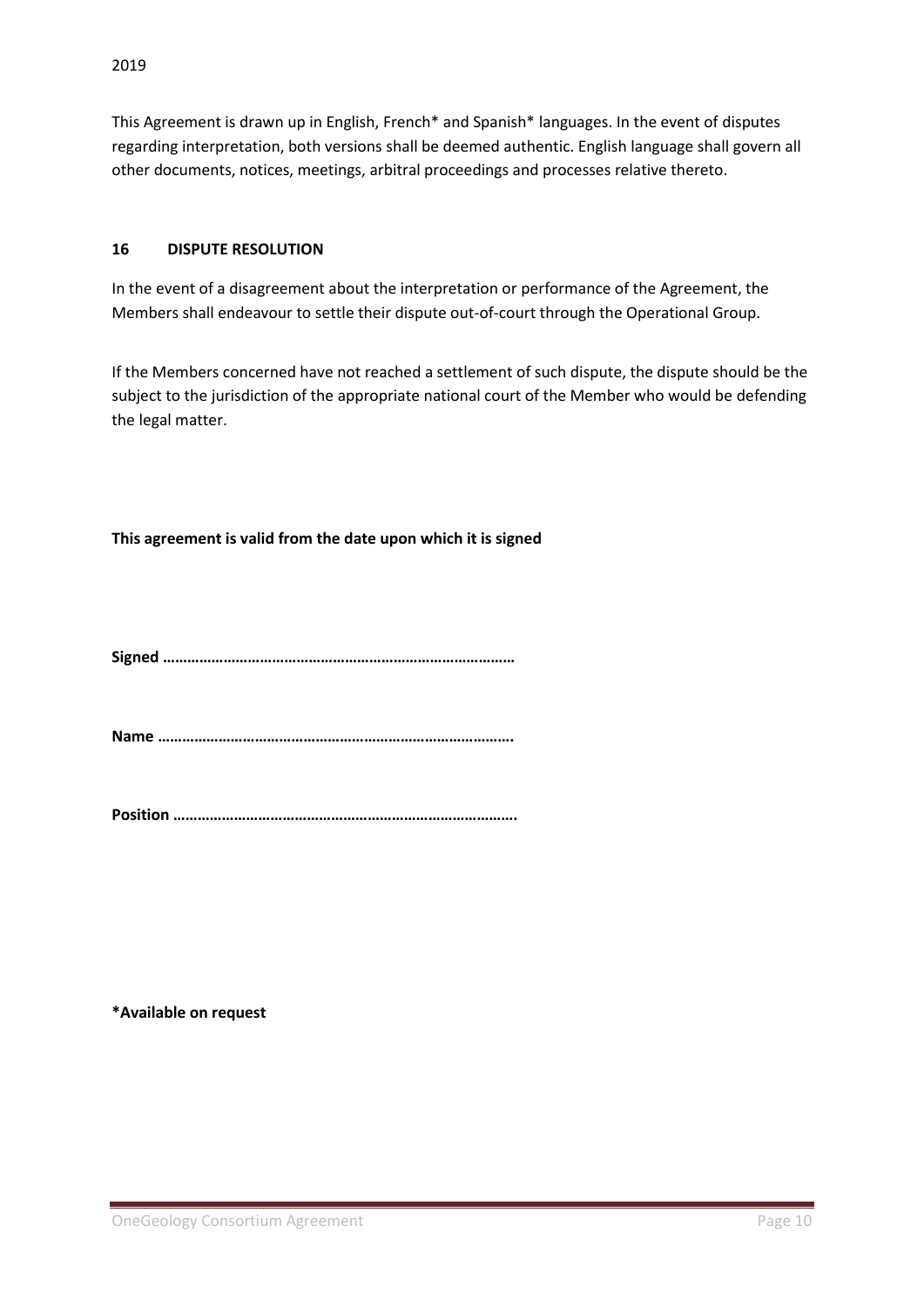#### **Annex 1: SCHEDULE ONE - MEMBERSHIP FEES**

The annual membership fees are set out below. These are the minimum fee levels and organisations may choose to provide financial support for OneGeology which exceeds this. Subsequent annual membership fees will be subject to the rates agreed by the Operational Group and prevailing at the time of renewal. Members will be notified prior to the start of each new year the fee appropriate for the forthcoming annual membership.

#### **FEE STRUCTURE FOR YEAR 2019**

| <b>ORGANISATION TYPE</b>                           | $SIZE$ *                       | <b>CIRCLE WHICH ANNUAL FEE</b><br><b>APPLIES (<math>\epsilon</math>)</b> |
|----------------------------------------------------|--------------------------------|--------------------------------------------------------------------------|
| <b>GEOLOGICAL SURVEY ORGANISATION</b>              | LARGE ( $\geq 100$<br>FTE)     | 10000                                                                    |
| <b>GEOLOGICAL SURVEY ORGANISATION</b>              | <b>SMALL (&lt; 100</b><br>FTE) | 5000                                                                     |
| <b>ACADEMIC OR TEACHING</b><br><b>ORGANISATION</b> | LARGE ( $\geq 100$<br>FTE)     | 10000                                                                    |
| <b>ACADEMIC OR TEACHING</b><br><b>ORGANISATION</b> | <b>SMALL(&lt;100</b><br>FTE)   | 5000                                                                     |
| <b>GOVERNMENT BODY OR AGENCY</b>                   |                                | 10000                                                                    |
| <b>INTERNATIONAL BODY OR AGENCY</b>                |                                | 10000                                                                    |
| <b>COMMERCIAL COMPANY</b>                          |                                | $**$                                                                     |
| NOT-FOR-PROFIT COMPANY                             |                                | 5000                                                                     |

*\* Large = >100 full time employees (FTE)*

*\*\* Subject to individual negotiation through the MD*

| <b>MEMBERSHIP CATEGORIES</b> | <b>CRITERIA</b>                        | FEE $(\epsilon)$ |
|------------------------------|----------------------------------------|------------------|
| <b>Member</b>                | <b>Signer of Brighton accord</b>       |                  |
| <b>Principal Member</b>      | <b>Members with full voting rights</b> | see above        |
| <b>Associate Member</b>      | <b>Supports objectives</b>             | see above        |
| <b>Corporate Member</b>      | <b>Supports objectives</b>             | tbd              |

**If you need OneGeology to raise an invoice provide the following information:-**

**Organisation Billing Address: VAT (tax) number if you have one: Payee name that the invoice is to be addressed to: Fee Amount: Any other references that you wish to be quoted (e.g. purchase order numbers):**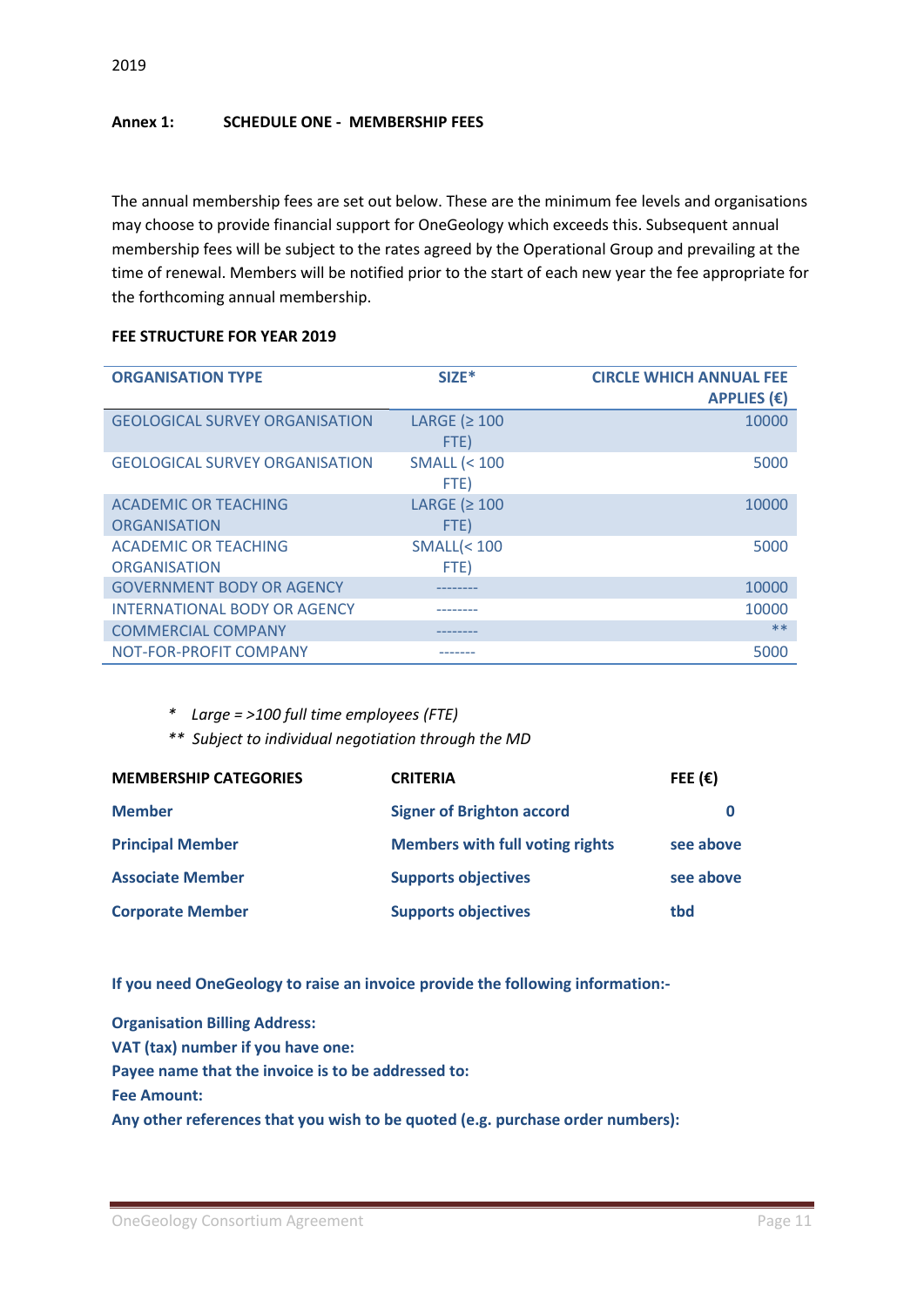**Payments should be made payable to:-**

**British Geological Survey**

#### **Bank Details :**

| <b>EURO ACCOUNTS</b> |                                                                                                          |
|----------------------|----------------------------------------------------------------------------------------------------------|
| <b>Bank Acct</b>     | <b>General Euro</b>                                                                                      |
| <b>Used for</b>      | Intra-NERC ("book") transfers / BACS                                                                     |
| <b>Acct Name</b>     | UKRI NERC EUR GENERAL                                                                                    |
| <b>Bank Address</b>  | Government Banking Service Branch<br><b>PO Box 2027</b><br>Parklands, De Havilland Way<br>Howich, Bolton |
|                      | BL6 4YU                                                                                                  |
| <b>Sort Code</b>     | 60-72-03                                                                                                 |
| Acct No.             | 85014028                                                                                                 |
| <b>IBAN</b>          | GB95 NWBK 6072 0385 0140 28                                                                              |
| <b>SWIFT/BIC</b>     | NWBKGB2L                                                                                                 |

**Quoting Invoice number Reference :**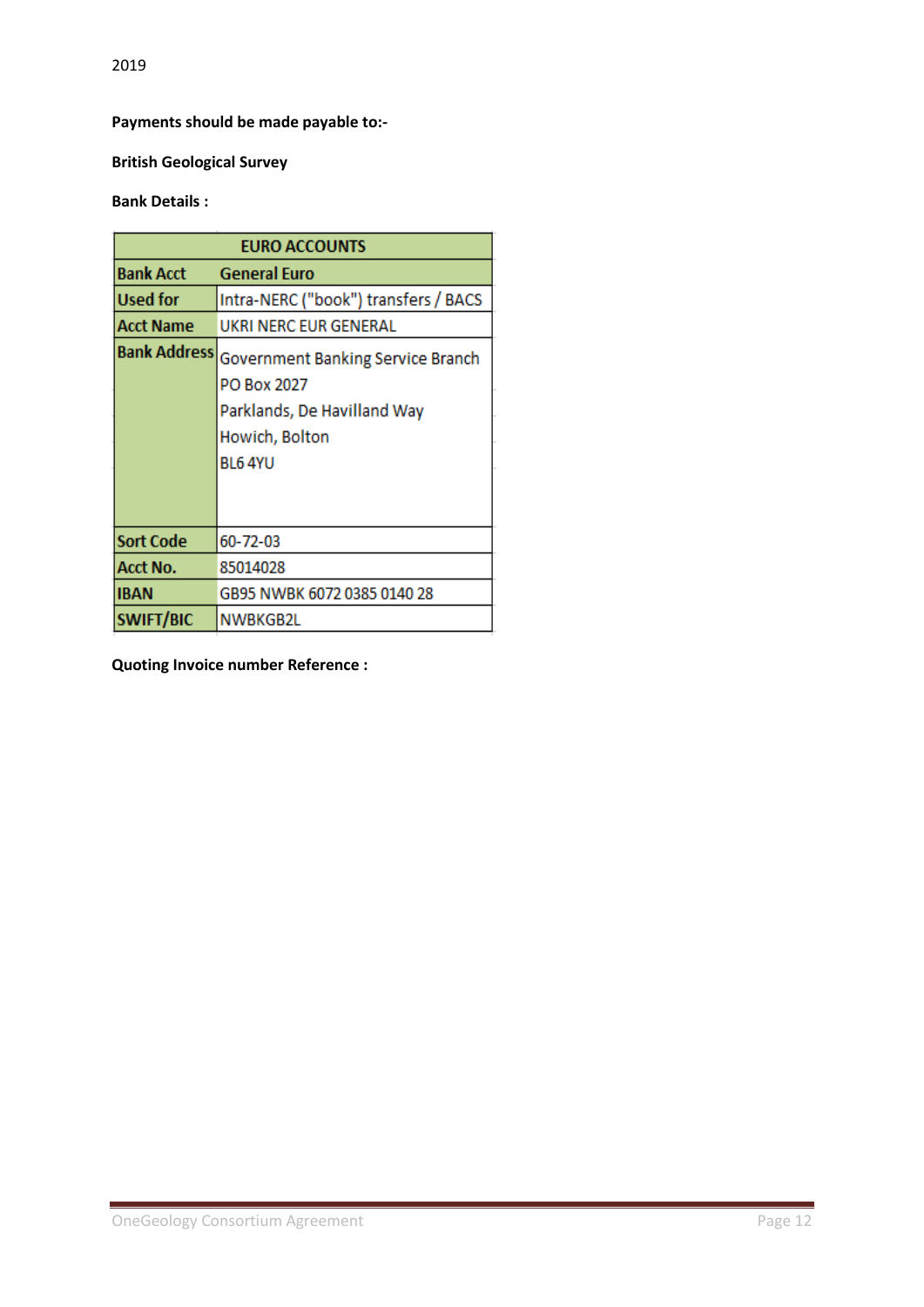# **Annex 2: Administration and Strategic Steering Committee and Operational Group Terms of Reference**

#### **The administration will:**

- Provide the day-to-day coordination of OneGeology, including operational and financial matters and liaison with Members
- Support the OneGeology Strategic Steering Committee chair person and the work of the Operational Group
- Strive to recruit new members and extend and enhance data services
- Maintain and develop effective communication with media (including the website [www.onegeology.org,](http://www.onegeology.org/) newsletters, presentations, articles and exhibitions)

#### **OneGeology Strategic Steering Committee Terms of Reference:**

- 1. The OneGeology Strategic Steering Committee is drawn from all OneGeology Principal Member Heads (National Geological Survey Heads or equivalent).
- 2. The Strategic Steering Group will appoint a Chair who will act as a single point of contact for the Group. The Chair serves for a term of two years and her/his position can be renewed.
- 3. The responsibility of the OneGeology Strategic Steering Committee is to provide OneGeology Strategy which will define priority programme areas. The Committee will normally expect to meet once every two years.

#### **OneGeology Operational Group Terms of Reference:**

- 1. The OneGeology Operational Group membership is nominated by all Principal Member and Associate Member organisations.
	- a. The OneGeology Operational Group is responsible for determining the operational structures necessary to deliver the Objectives defined in consortium agreement section 1.
- 2. The Operational Group will approve Terms of Reference for any working groups or committees it deems necessary to establish and will appoint their Chairs. Such committees will be chaired by Operational Group members.
- 3. The OneGeology Operational Group is responsible for the financial viability of the Consortium and is authorised to establish membership fees and to seek other sources of funding in support.
- 4. The Operational Group will meet up to four times a year or as needed with at least one face-to-face meeting per year.
- 5. The Operational Group may invite observers to participate in its meetings or its subcommittee meetings.
- 6. The Operational Group will be chaired by or co-chaired by nominated representatives of the two lead parties by agreement between them.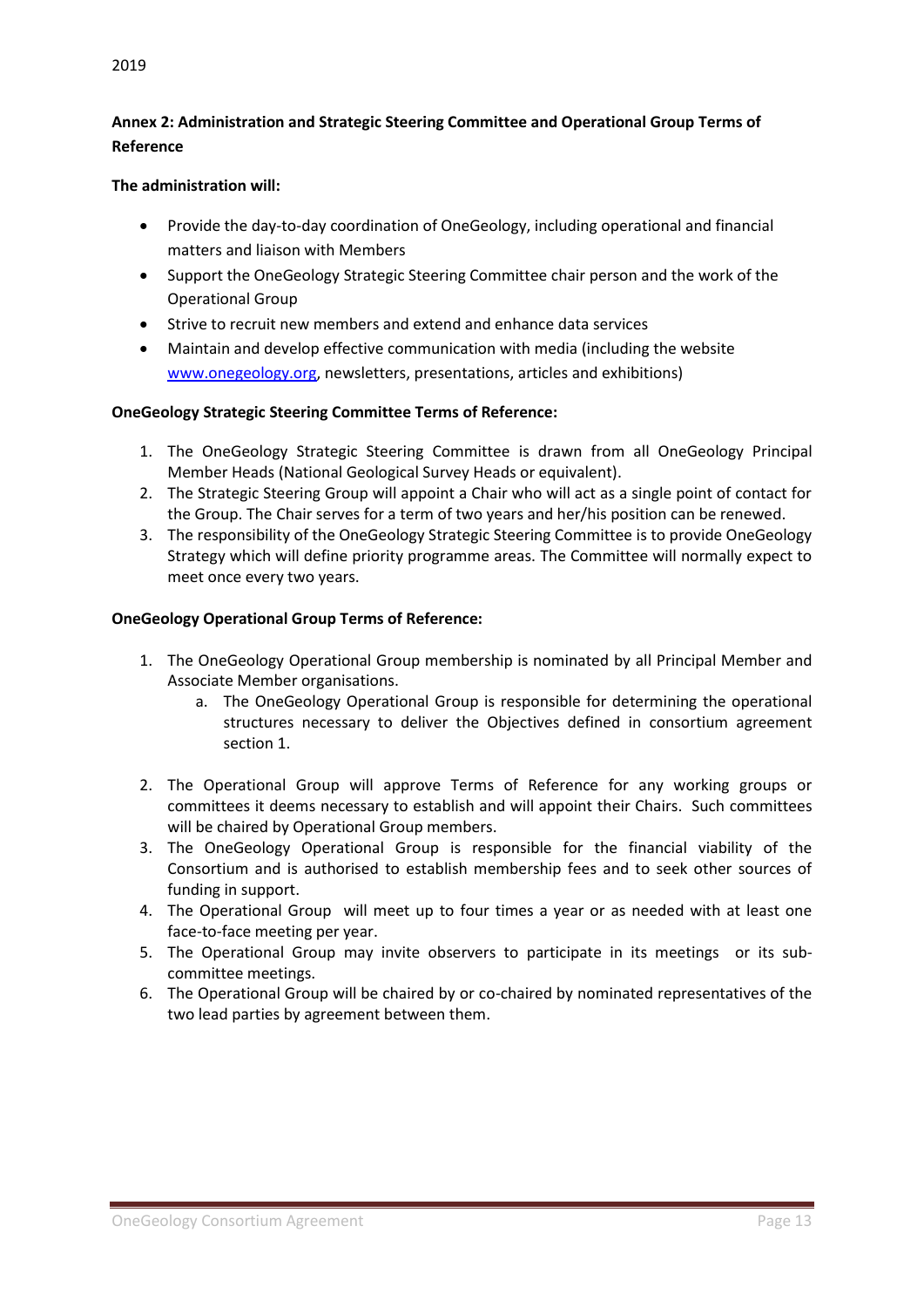#### **OneGeology Technical Implementation Group (TIG) Terms of Reference:**

- 1. The primary goal of the OneGeology Technical Implementation Group will be to specify, develop, test, agree, document and support the implementation of the technical capabilities that are required to deliver the OneGeology Objectives.
- 2. The OneGeology Technical Implementation Group shall consist of persons nominated by OneGeology Principal and Associate Members.
- 3. The OneGeology Technical Implementation Group will be co-chaired by nominated representatives of the organisation that is providing the administrative and technical support services to data contributors to OneGeology and by the organisation that is hosting the OneGeology Registry and Portal.
- 4. The OneGeology Technical Implementation Group will hold meetings at least annually.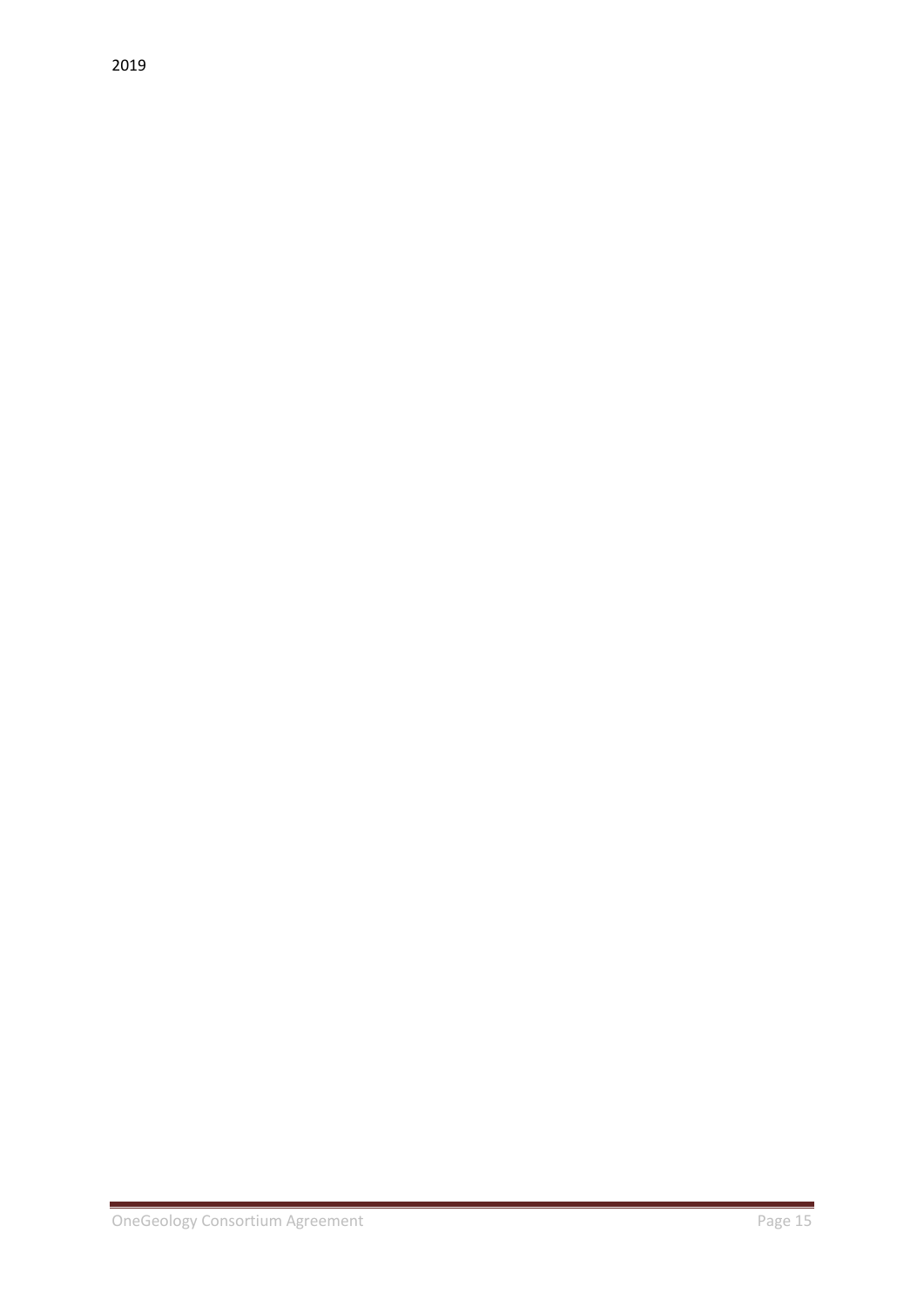# Annex 3: **DEFINITION OF SEVEN ONEGEOLOGY REGIONS**

# **Africa**

| Algeria DZA                      |
|----------------------------------|
| Angola AGO                       |
| <b>Benin BEN</b>                 |
| Botswana BWA                     |
| <b>Burkina Faso BFA</b>          |
| Burundi BDI                      |
| Cameroon CMR                     |
| Cape Verde CPV                   |
| Central African Republic CAF     |
| <b>Chad TCD</b>                  |
| Comoros COM                      |
| Congo COG                        |
| Cote d'Ivoire CIV                |
| Democratic Republic of the Congo |
| Djibouti DJI                     |
| Egypt                            |
| <b>Equatorial Guinea GNQ</b>     |
| <b>Eritrea ERI</b>               |
| Ethiopia ETH                     |
| Gabon GAB                        |
| Gambia GMB                       |
| Ghana GHA                        |
| Guinea GIN                       |
| Guinea-Bissau GNB                |
| Kenya KEN                        |
| Lesotho LSO                      |
| Liberia LBR                      |
| Libyan Arab Jamahiriya LBY       |
| Madagascar MDG                   |
| Malawi MWI                       |
| Mali MLI                         |
| Mauritania MRT                   |
| <b>Mauritius MUS</b>             |
| Morocco MAR                      |
| Mozambique MOZ                   |
| Namibia NAM                      |
| Niger NER                        |
| Nigeria NGA                      |
| Rwanda RWA                       |
| St Helena SHN                    |
| Sao tome and Principe STP        |
| Senegal SEN                      |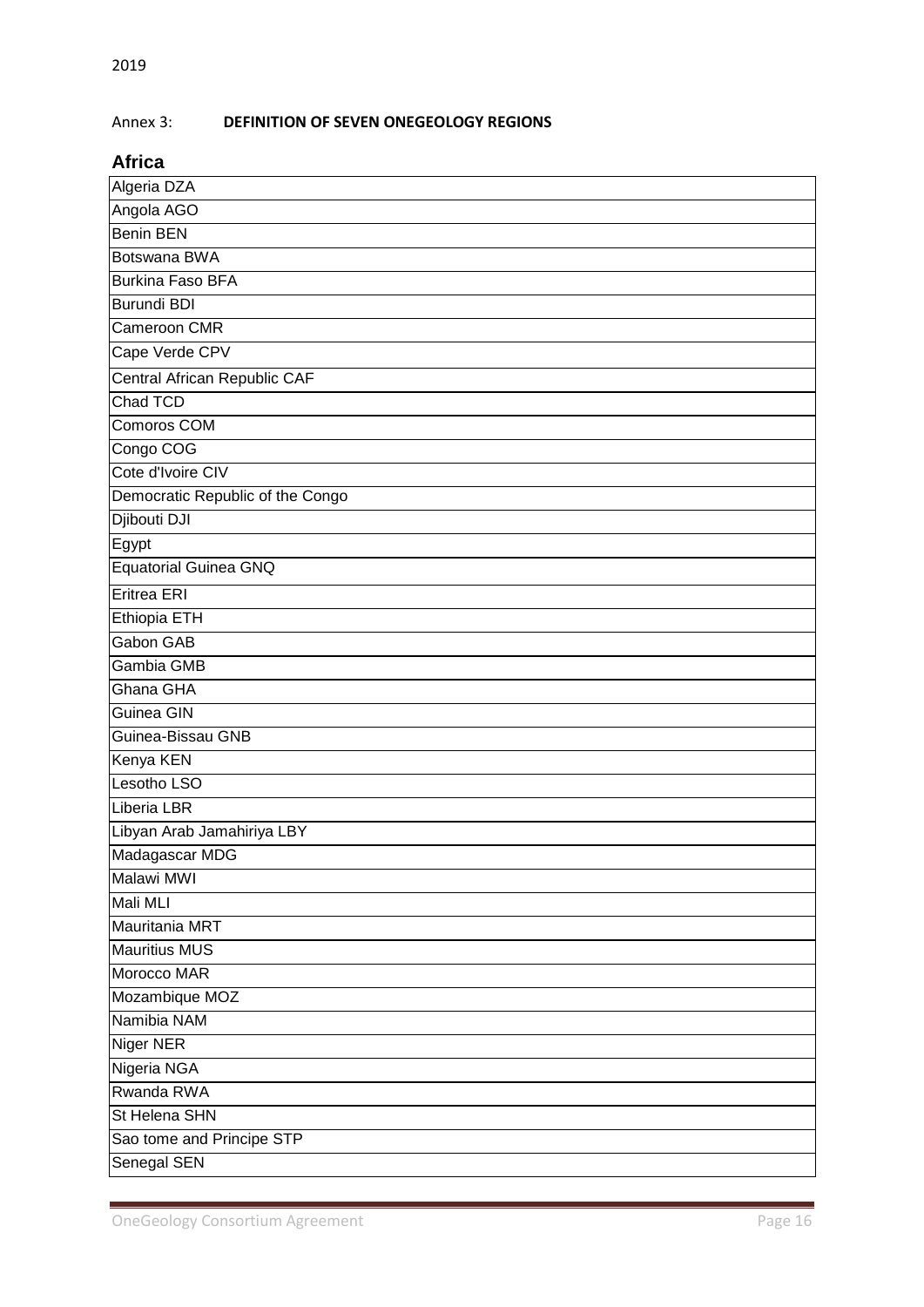| Seychelles SYC                   |
|----------------------------------|
| Sierra Leone SLE                 |
| Somalia SOM                      |
| South Africa ZAF                 |
| Sudan SDN                        |
| <b>Swaziland SWZ</b>             |
| Tanzania, United Republic of TZA |
| Togo TGO                         |
| Tunisia TUN                      |
| Uganda UGA                       |
| <b>Western Sahara ESH</b>        |
| Zambia ZMB                       |
| Zimbabwe ZWE                     |
|                                  |

# **Asia**

| Afghanistan AFG                                      |
|------------------------------------------------------|
| <b>Bahrain BHR</b>                                   |
| Bangladesh BGD                                       |
| <b>Bhutan BTN</b>                                    |
| <b>Brunei Darussalam BRN</b>                         |
| Cambodia KHM                                         |
| China CHN                                            |
| Hong Kong HKG                                        |
| India                                                |
| Indonesia IDN                                        |
| Iran (Islamic Republic of) IRN                       |
| Iraq IRQ                                             |
| <b>Israel ISR</b>                                    |
| Japan JPN                                            |
| Jordan JOR                                           |
| Korea, Democratic People's Republic of (North Korea) |
| Korea, Republic of (South Korea)                     |
| <b>Kuwait KWT</b>                                    |
| Laos People's Democratic Republic LAO                |
| <b>Lebanon LBN</b>                                   |
| Macau MAC                                            |
| Malaysia MYS                                         |
| Maldives MDV                                         |
| Mongolia MNG                                         |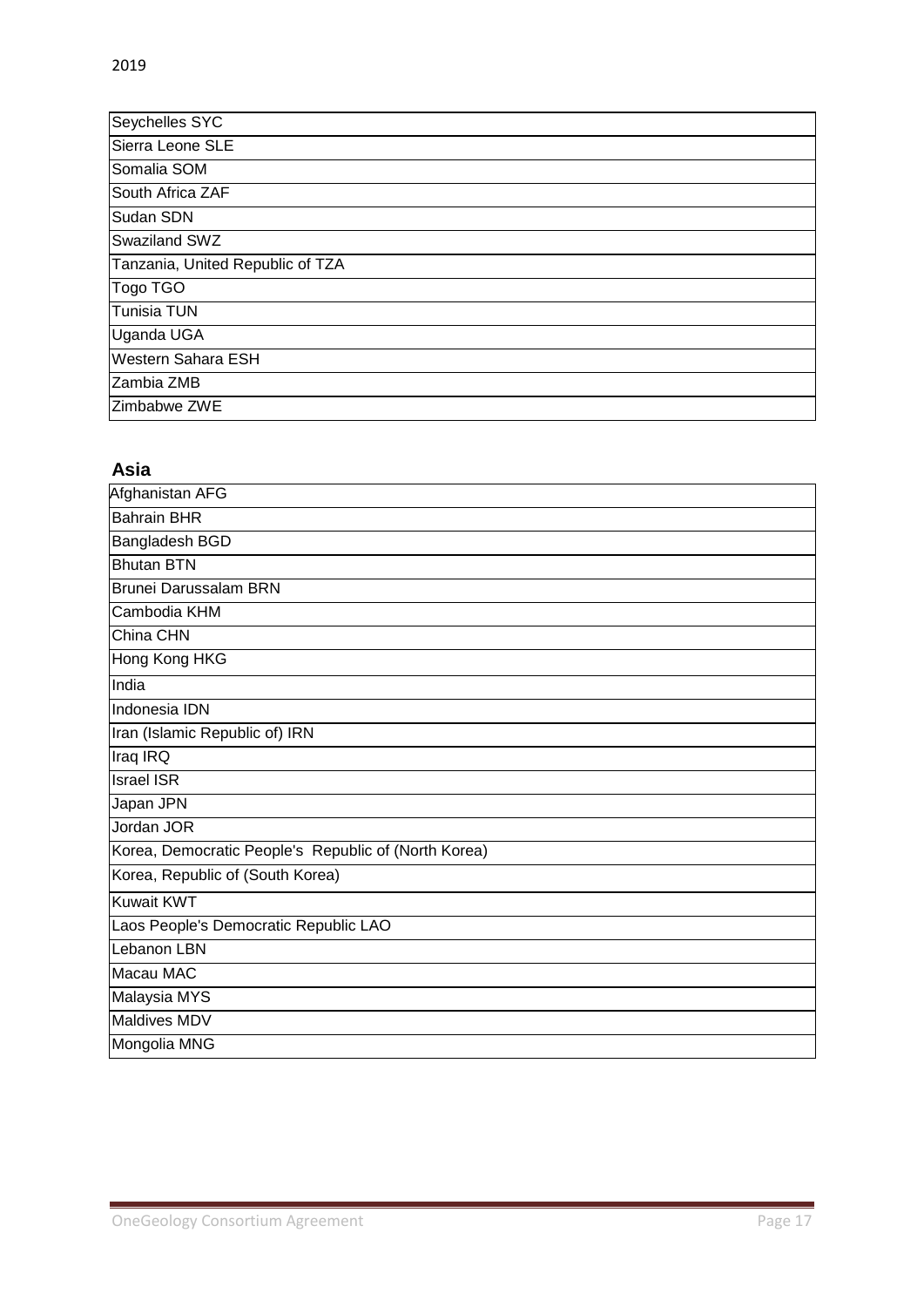| <b>Kuwait KWT</b>                     |
|---------------------------------------|
| Laos People's Democratic Republic LAO |
| Lebanon LBN                           |
| Macau MAC                             |
| Malaysia MYS                          |
| Maldives MDV                          |
| Mongolia MNG                          |
| Myanmar MMR                           |
| <b>Nepal NPL</b>                      |
| Oman OMN                              |
| Pakistan PAK                          |
| Philippines PHL                       |
| Saudi Arabia SAU                      |
| Singapore SGP                         |
| Sri Lanka LKA                         |
| Syrian Arab Republic SYR              |
| Taiwan, province of China TWN         |
| <b>Thailand THA</b>                   |
| <b>Timor-Leste TMP</b>                |
| <b>United Arab Emirates ARE</b>       |
| Vietnam VNM                           |
| Yemen YEM                             |
| Qatar QAT                             |

# **Eurasia**

| Armenia ARM                   |
|-------------------------------|
| Azerbaijan AZE                |
| <b>Belarus BLR</b>            |
| Kazakhstan KAZ                |
| Kyrgyzstan KGZ                |
| Moldova, Republic of MDA      |
| <b>Russian Federation RUS</b> |
| Tajikistan TJK                |
| Turkmenistan TKM              |
| Uzbekistan UZB                |

# **Europe**

| Albania ALB |  |
|-------------|--|
| Andorra     |  |
| Austria     |  |
| Belgium BEL |  |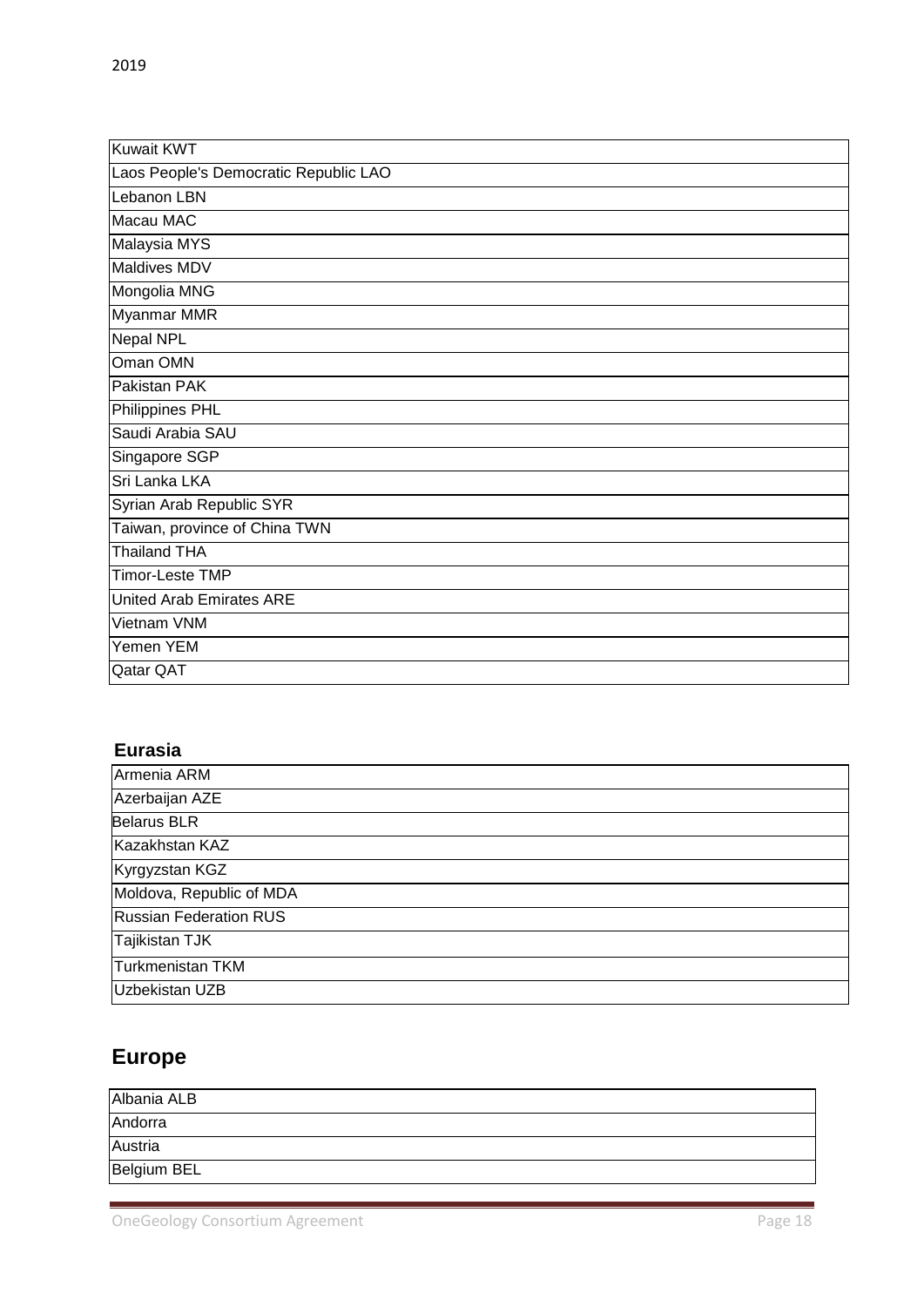| Bosnia and Herzegovina BIH                     |
|------------------------------------------------|
| <b>Bulgaria BGR</b>                            |
| Croatia HRV                                    |
| Cyprus CYP                                     |
| Czech Republic CZE                             |
| Denmark DNK + Greenland                        |
| Estonia EST                                    |
| Faroe Islands FRO                              |
| <b>Finland FIN</b>                             |
| <b>France FRA</b>                              |
| Germany DEU                                    |
| Georgia GEO                                    |
| Greece                                         |
| Hungary HUN                                    |
| <b>Iceland ISL</b>                             |
| <b>Ireland IRL</b>                             |
| Italy ITA                                      |
| Kosovo                                         |
| Latvia LVA                                     |
| Liechtenstein LIE                              |
| Lithuania LTU                                  |
| Luxembourg LUX                                 |
| Macedonia, the former Yugoslav Republic of MKD |
| Malta MLT                                      |
| Monaco MCO                                     |
| Montenegro                                     |
| Netherlands NLD                                |
| Norway NOR                                     |
| Poland POL                                     |
| Portugal PRT                                   |
| Romania ROM                                    |
| San Marino SMR                                 |
| Serbia                                         |
| Slovakia (Slovak Republic) SVK                 |
| Slovenia SVN                                   |
| Spain ESP                                      |
| Sweden SWE                                     |
| Switzerland CHE                                |
| Turkey TUR                                     |
| <b>Ukraine UKR</b>                             |
| <b>United Kingdom GBR</b>                      |

# **North America**

٦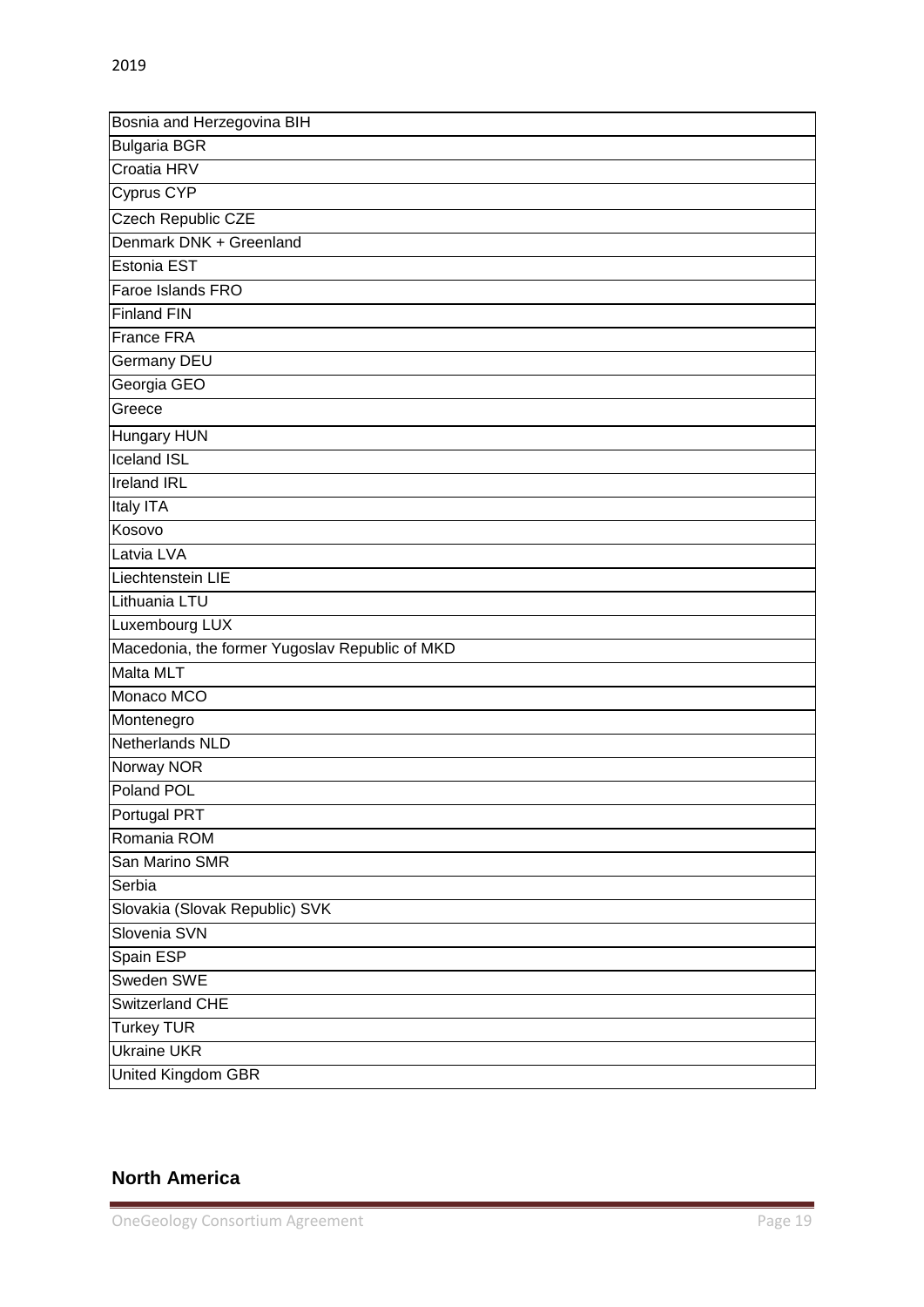| <b>Bahamas BHS</b>       |  |
|--------------------------|--|
| Bermuda BMU              |  |
| Canada CAN               |  |
| Mexico MEX               |  |
| <b>United States USA</b> |  |

# **South America**

| Anguilla AIA                         |
|--------------------------------------|
| Antigua and Barbuda ATG              |
| <b>Argentina ARG</b>                 |
| Aruba ABW                            |
| <b>Barbados BRB</b>                  |
| <b>Belize BLZ</b>                    |
| <b>Bolivia BOL</b>                   |
| <b>Brazil BRA</b>                    |
| Cayman Islands CYM                   |
| <b>Chile CHL</b>                     |
| Colombia COL                         |
| Costa Rica CRI                       |
| Cuba CUB                             |
| <b>Dominica DMA</b>                  |
| Dominican Republic DOM               |
| Ecuador ECU                          |
| El salvador SLV                      |
| Grenada GRD                          |
| Guatemala GTM                        |
| Guyana GUY                           |
| Haiti HTI                            |
| Honduras HND                         |
| Jamaica JAM                          |
| Martinique MTQ                       |
| <b>Montserrat MSR</b>                |
| Nicaragua                            |
| Panama PAN                           |
| Paraguay PRY                         |
| Peru PER                             |
| Saint Kitts and Nevis KNA            |
| Saint Lucia LCA                      |
| Saint Vincent and the Grenadines VCT |
| Suriname SUR                         |
| Trinidad and Tobago TTO              |
| Turks and Caicos Islands TCA         |
| <b>Uruguay URY</b>                   |
| Venezuela VEN                        |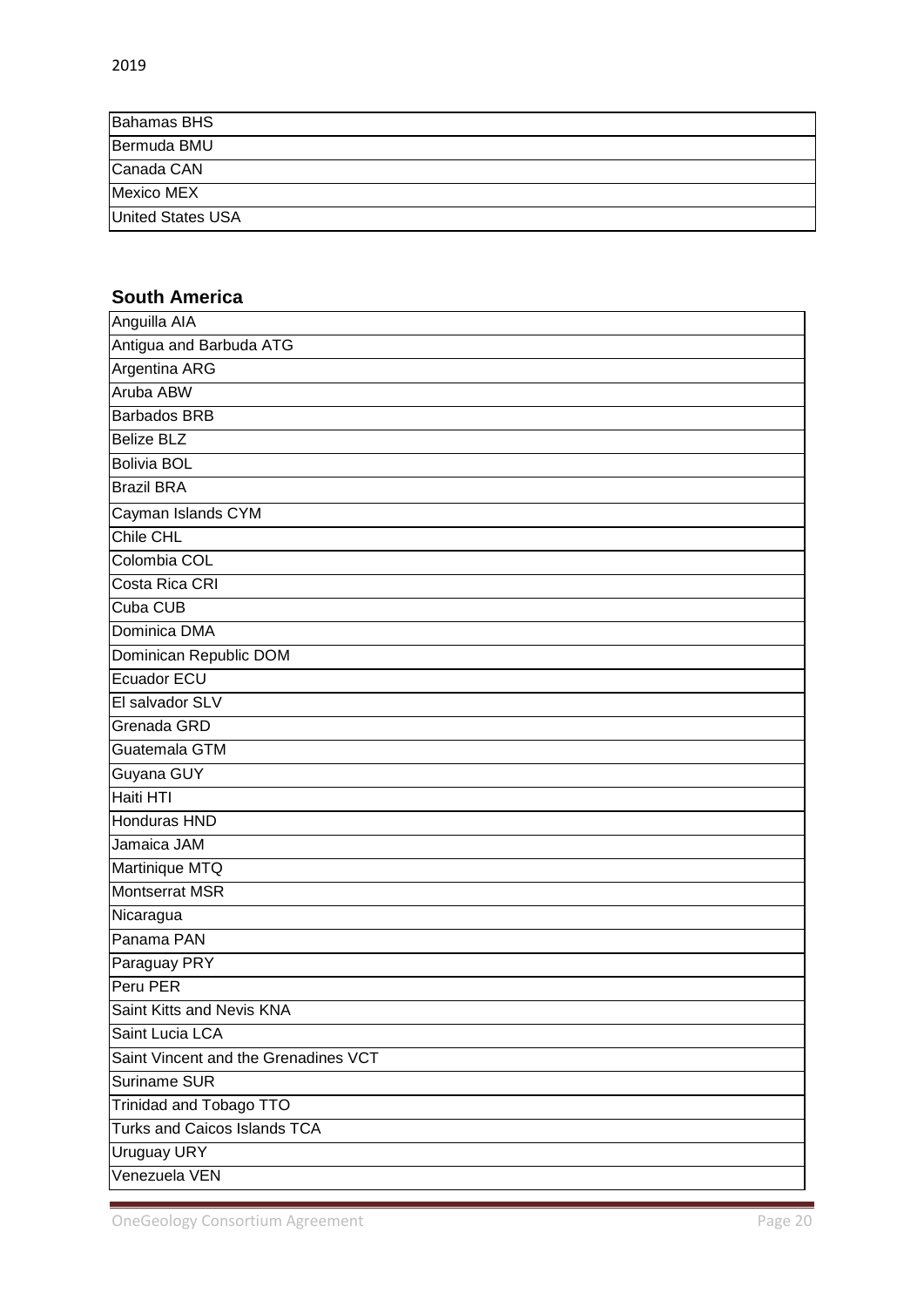## **Oceania**

| American Samoa ASM                  |
|-------------------------------------|
| <b>Australia AUS</b>                |
| Cook Islands COK                    |
| Fiji FJI                            |
| <b>Guam GUM</b>                     |
| Kiribati KIR                        |
| Marshall Islands MHL                |
| Micronesia, Federated States of FSM |
| Nauru NRU                           |
| <b>New Zealand NZL</b>              |
| <b>Niue NIU</b>                     |
| Northern Mariana Islands MNP        |
| Palau PLW                           |
| Papua New Guinea PNG                |
| Samoa WSM                           |
| Solomon islands SLB                 |
| <b>Tokelau TKL</b>                  |
| Tonga TON                           |
| Tuvalu TUV                          |
| Vanuatu VUT                         |
| Antarctica ATA                      |

## **Annex 4: Text of the Brighton Accord March 2007 -** Updated by the Board of OneGeology September 2017

# 1 The Accord

As a result of the kick-off meeting in Brighton, March 2007, participants agreed unanimously to an Accord, providing the governance, technical and political essentials for OneGeology. It is also a helpful document to clarify what OneGeology is about.

*Eighty one participants from forty three nations and fifty three national and international bodies met in Brighton, UK, between 12 and 16 March 2007 to discuss and agree how to improve the accessibility of global, regional and national geological map data and, in doing so, increase its usefulness to society.* 

*Participants at the workshop asserted that geological map data are essential to advancing science and education in order to better provide solutions to the challenges of mitigating environmental hazards, ensuring the sustainable supply of energy, minerals and water, and addressing the urgent challenge of our changing climate.*

# 2 RECOMMENDATIONS